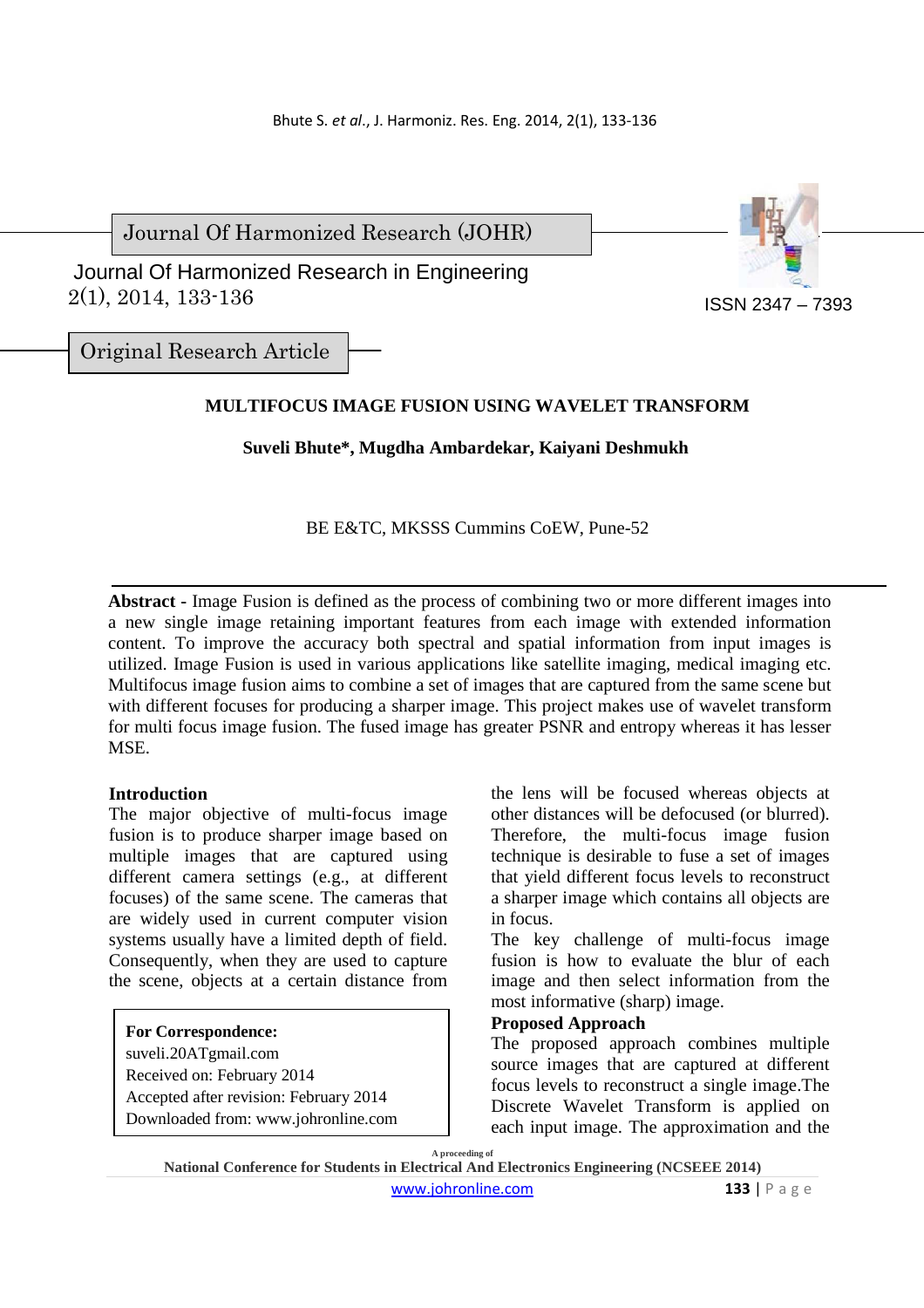detail wavelet coefficients are obtained for each input image. These wavelet coefficients are combined using different pixel-level fusion rules. Finally, the fused image is obtained by applying the inverse wavelet transform on the fused wavelet coefficients.

1.Combination of detail subbands

2. Combination of approximation subband In this section, the approximation subbands of input images are combined. Conventional approaches usually just average the input approximation images. However, such equally weighing usually leads to the issue of contrast reduction in

the case of opposite contrasts in different source images. Furthermore, the region entropy [16] is used to measure the amount of information from the approximation images contributing to the fused result. The `region entropy is calculated for each approximation wavelet coefficient using its corresponding (i.e.,child) detail subbands coefficients overall levels and all orientations. Hence, each approximation coefficient of the fused image is combined using that of two source images as

$$
\tau_F^L(k) = \frac{E_A(k)}{E_A(k) + E_B(k)} C_A^L(k) + \frac{E_B(k)}{E_A(k) + E_B(k)} C_B^L(k),
$$

where  $EA(k)$  and  $EB(k)$  are the region activity measures for two source images at the position k using the corresponding detail subbands coefficients over all levels and all orientations. That is they are defined as:

$$
E_A(k) = \sum_l \sum_{\theta} \sum_{i \in \Omega_k} C_A^{l,\theta}(i) \log(C_A^{l,\theta}(i))^2,
$$
  

$$
E_B(k) = \sum_l \sum_{\theta} \sum_{i \in \Omega_k} C_B^{l,\theta}(i) \log(C_B^{l,\theta}(i))^2.
$$

Experimental results:

Image Fusion without using wavelet transform:

| <b>Methods</b>             | <b>Entr0py</b> | <b>MSE</b> | <b>PSNR</b> |
|----------------------------|----------------|------------|-------------|
| 1. Maximum pixel intensity | 6.985          | 0.00094    | 78.506      |
| 2. Minimum pixel intensity | 6.934          | 0.00122    | 77.188      |
| 3. Average pixel intensity | 6.962          | 0.000544   | 80.807      |

Image Fusion using proposed approach:

| <b>Methods</b>       | <b>Entropy</b> | . IC D | DCNID  |
|----------------------|----------------|--------|--------|
| 1. wavelet transform | 7.029          |        | 80.442 |

**A proceeding of National Conference for Students in Electrical And Electronics Engineering (NCSEEE 2014)**  www.johronline.com **134** | P a g e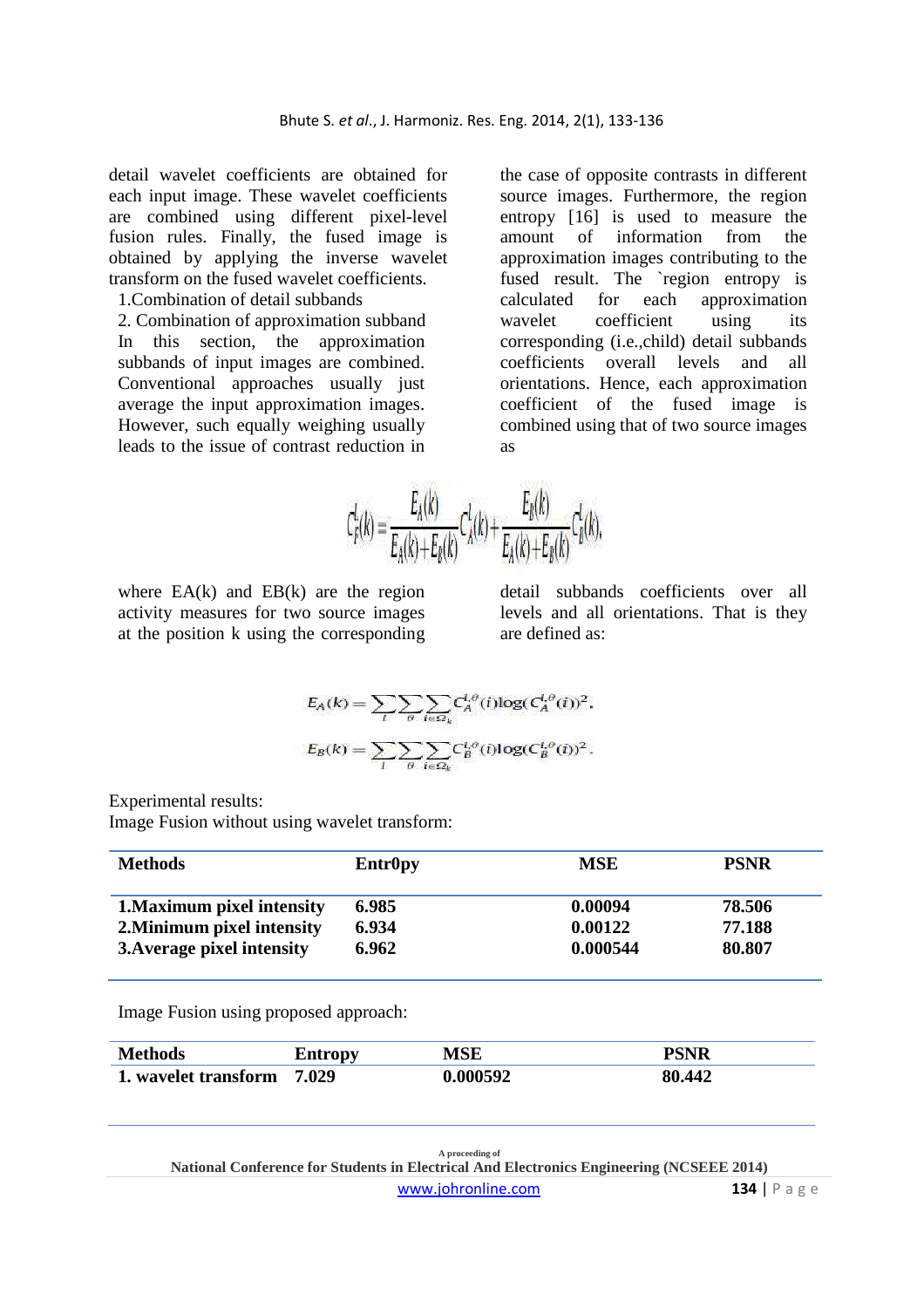



A B





C D









**A proceeding of National Conference for Students in Electrical And Electronics Engineering (NCSEEE 2014)**  www.johronline.com **135** | P a g e